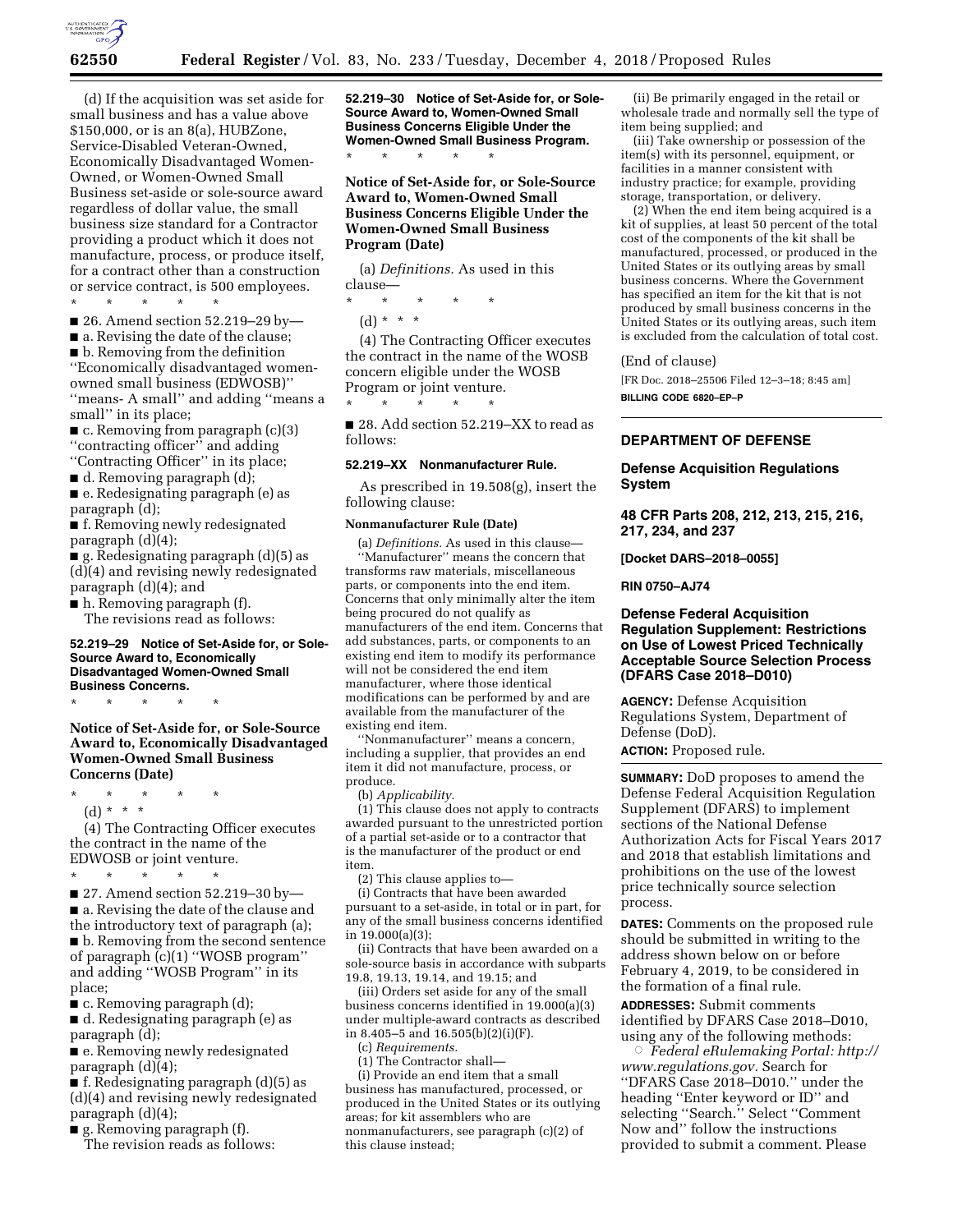include ''DFARS Case 2018–D010'' on your attached documents.

Æ *Email: [osd.dfars@mail.mil.](mailto:osd.dfars@mail.mil)* Include DFARS Case 2018–D010 in the subject line of the message.

Æ *Fax:* 571–372–6093.

Æ *Mail:* Defense Acquisition Regulations System, Attn: Ms. Carrie Moore, OUSD (A&S)DPC/DARS, Room 3B941, 3060 Defense Pentagon, Washington, DC 20301–3060.

Comments received generally will be posted without change to *[http://](http://www.regulations.gov) [www.regulations.gov,](http://www.regulations.gov)* including any personal information provided. To confirm receipt of your comment(s), please check *[www.regulations.gov,](http://www.regulations.gov)*  approximately two to three days after submission to verify posting (except allow 30 days for posting of comments submitted by mail).

# **FOR FURTHER INFORMATION CONTACT:** Ms. Carrie Moore, telephone 703–372–6093. **SUPPLEMENTARY INFORMATION:**

#### **I. Background**

DoD is proposing to amend the DFARS to implement the limitations and prohibitions on use of the lowest prices technical acceptable (LPTA) source selection process provided in sections 813, 814, and 892 of the National Defense Authorization Act (NDAA) for Fiscal Year (FY) 2017 (Pub. L. 114–328) and sections 822, 832, 882, and 1002 of the NDAA for FY 2018 (Pub. L. 115–91). The following is a summary of the statutory restrictions:

• Section 813 of the NDAA for FY 2017, as amended by section 822 of the NDAA for FY 2018, establishes that the LPTA source selection process shall only be used when—

Æ Minimum requirements can be described clearly and comprehensively and expressed in terms of performance objectives, measures, and standards that will be used to determine the acceptability of offers;

 $\bar{\circ}$  No, or minimal, value will be realized from a proposal that exceeds the minimum technical or performance requirements;

 $\circ$  The proposed technical approaches will require no, or minimal, subjective judgment by the source selection authority as to the desirability of one offeror's proposal versus a competing proposal;

 $\circ$  The source selection authority has a high degree of confidence that reviewing the technical proposals of all offerors would not result in the identification of characteristics that could provide value or benefit;

 $\circ$  No, or minimal, additional innovation or future technological advantage will be realized by using a different source selection process;

 $\circ$  Goods to be procured are predominantly expendable in nature, are nontechnical, or have a short life expectancy or short shelf life; Æ

 The contract file contains a determination that the lowest price reflects full life-cycle costs of the product(s) or service(s) being acquired; and

 $\circ$  The contracting officer documents the contract file describing the circumstances justifying the use of the lowest price technically acceptable source selection process.

Section 813, as amended, further provides that use of the LPTA process should be avoided, to the maximum extent practicable, when acquiring information technology, cybersecurity services, systems engineering and technical assistance services, advanced electronic testing, other knowledgebased professional services, personal protective equipment, or certain services in support of contingency or other operations outside the United States.

• Section 814 of the NDAA for FY 2017 prohibits the use of reverse auctions or the LPTA source selection process when purchasing personal protective equipment, if the level of quality or failure of the item could result in combat casualties. Section 882 of the NDAA for FY 2018 amends section 814 to further prohibit the use of reverse auctions or the LPTA source selection process for aviation critical safety items as defined in 10 U.S.C. 2319(g).

• Section 832 of the NDAA for FY 2018 prohibits the use of the LPTA source selection process for engineering and manufacturing development (EMD) of a major defense acquisition program (MDAP) for which budgetary authority is requested beginning in FY 2019.

• Section 892 of the NDAA for FY 2017, as amended by section 1002 of the NDAA for FY 2018, amended 10 U.S.C. 254b to prohibit the use of the LPTA source selection process when acquiring auditing services and requires selection of service providers based on the best value to the Department, as determined by the resource sponsor for an auditing contract.

### **II. Discussion and Analysis**

Use of the LPTA source selection process is implemented in Federal Acquisition Regulation (FAR) section 15.101–2. To supplement the FAR, DoD is proposing to add a new DFARS section 215.101–2–70 that addresses the various limitations and prohibitions on the use of the LPTA source selection process. This new section is broken into two paragraphs: Paragraph (a) addresses

the limitations provided in section 813 of the NDAA for FY 2017, as amended by section 822 of the NDAA for FY 2018; paragraph (b) addresses the prohibitions provided in sections 814, 832, and 892 of the NDAA for FY 2017, as amended by sections 882 and 1002 of the NDAA for FY 2018.

Currently, reverse auctions are not addressed in the FAR or DFARS. To implement the specific restriction on the use of reverse auctions to procure personal protective equipment and aviation critical safety items, DoD is proposing to add a new subpart 217.7X under DFARS part 217, Special Contracting Methods, to address the prohibition associated with reverse auctions under a section titled ''Prohibitions.''

The new statutory limitations and prohibitions on the use of the LPTA source selection process and reverse auctions apply to not only acquisitions conducted using FAR part 15 procedures for negotiation, but also—

• Orders placed against Federal Supply Schedules using FAR subpart 8.4 procedures;

• Acquisitions for commercial items using FAR part 12 procedures;

• Acquisitions conducted using FAR part 13 simplified acquisition procedures; and

• Orders placed under multiple award indefinite delivery contracts using FAR 16.505 procedures for fair opportunity.

In order to notify contracting officers of the new limitations and prohibitions when using these other procedures, DoD is proposing to add cross-references to the new limitations and prohibitions outlined at DFARS 215.101–2–70 in DFARS sections 208.405, 212.203, 213.106–1, and 216.505. The new crossreferences make clear that the limitations and prohibitions on the use of LPTA at DFARS 215.101–2–70 apply to the type of procurement being conducted. In addition, separate crossreferences are added in these sections to highlight the restriction on the use of reverse auctions for the procurement of personal protective equipment and aviation critical safety items at 217.7XXX.

The new list of prohibitions at DFARS 215.101–2–70(b) includes the prohibitions on use of the LPTA source selection process for EMD of certain MDAPs and for audit services. Special requirements associated with the major system acquisitions are addressed in FAR part 234 and special requirements for the acquisition of audit services are addressed at DFARS 237.270. As such, DoD is proposing to add crossreferences at DFARS 234.005–2 and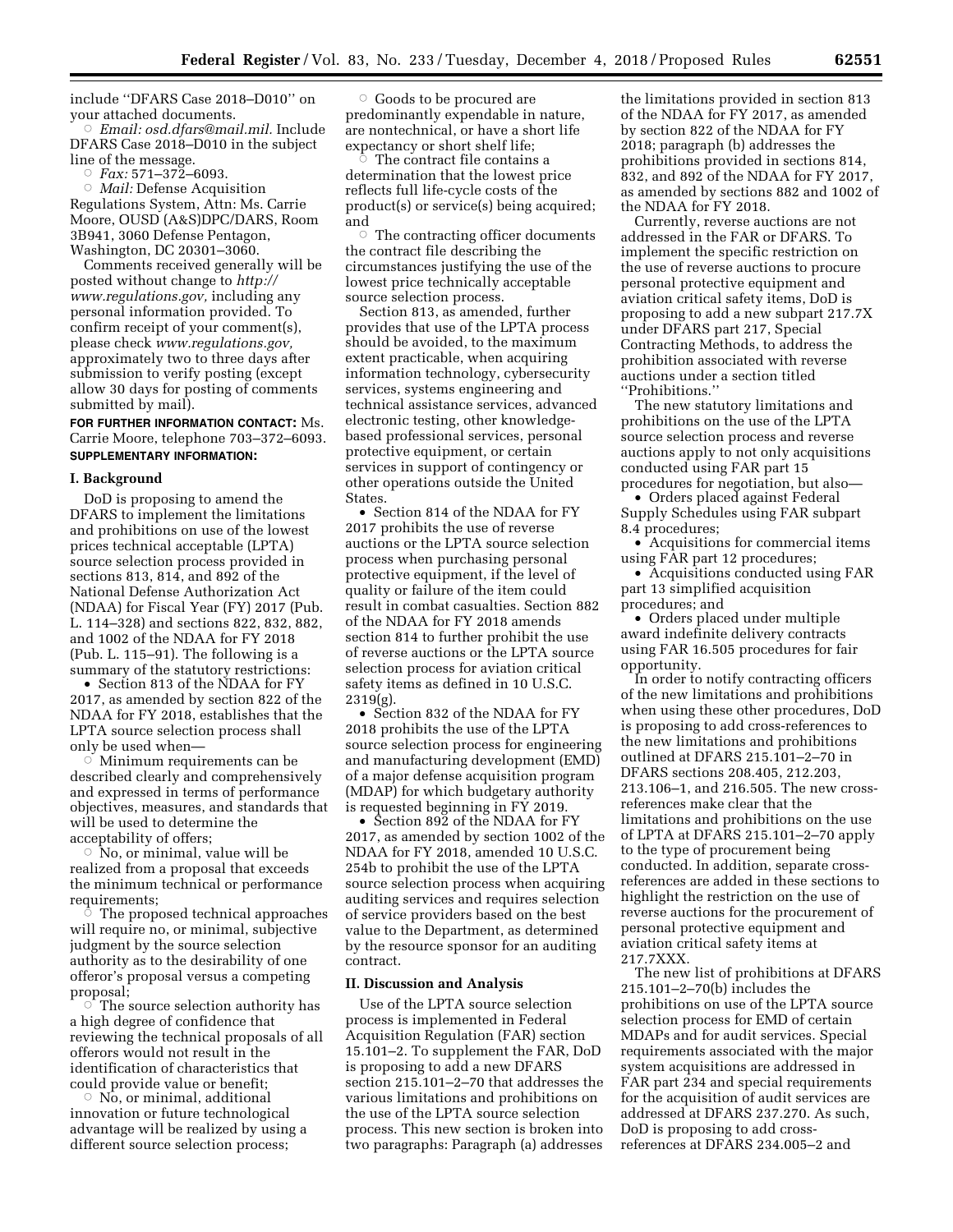237.270 to the prohibitions associated with these types of procurement at DFARS 215.101–2–70(b).

## **III. Applicability to Contracts at or Below the Simplified Acquisition Threshold and for Commercial Items, Including Commercially Available Offthe-Shelf Items**

This rule does not propose to create any new provisions or clauses or impact any existing provisions or clauses.

#### **IV. Executive Orders 12866 and 13563**

Executive Orders (E.O.s) 12866 and 13563 direct agencies to assess all costs and benefits of available regulatory alternatives and, if regulation is necessary, to select regulatory approaches that maximize net benefits (including potential economic, environmental, public health and safety effects, distributive impacts, and equity). E.O. 13563 emphasizes the importance of quantifying both costs and benefits, of reducing costs, of harmonizing rules, and of promoting flexibility. This is not a significant regulatory action and, therefore, was not subject to review under section 6(b) of E.O. 12866, Regulatory Planning and Review, dated September 30, 1993. This rule is not a major rule under 5 U.S.C. 804.

#### **V. Executive Order 13771**

This proposed rule is not expected to be subject to E.O. 13771, because this rule is not a significant regulatory action under E.O. 12866.

#### **VI. Regulatory Flexibility Act**

DoD does not expect this proposed rule to have a significant economic impact on a substantial number of small entities within the meaning of the Regulatory Flexibility Act, 5 U.S.C. 601, *et seq.* The rule primarily affects internal Government requirements determination and acquisition strategy decisions, and contract file documentation requirements. However, an initial regulatory flexibility analysis has been performed and is summarized as follows:

The rule proposes to revise the Defense Federal Acquisition Regulation Supplement (DFARS) to establish a preference for the use of the tradeoff source selection process for certain safety items and auditing services; prohibit the use of reverse auctions or the lowest priced technically acceptable (LPTA) source selection process for specific supplies and services; and specify criteria for use of the LPTA source selection process. The legal basis for the rule is the National Defense Authorization Act (NDAA) for Fiscal

Year (FY) 2017 (Pub. L. 114–328) and the NDAA for FY 2018 (Pub. L. 115–91).

DoD does not have access to information on the total number of solicitations issued on an annual basis that did or did not specify the use of the lowest price technically acceptable source selection process. However, the Federal Procurement Data System (FPDS) provides the following information for fiscal year 2016:

• *DoD competitive contracts using FAR part 15 procedures.* DoD awarded 18,361 new contracts and orders using negotiated competitive procedures, of which 47% were awarded to 5,221 unique small businesses. It is important to note that FPDS does not collect data for solicitations using the LPTA source selection process; therefore, this data applies to solicitations using both tradeoff and LPTA source selection procedures, which will be subject to future considerations and restrictions provided by section 813 of the NDAA for FY 2017 and section 822 of the NDAA for FY 2018.

• *Personal protective equipment.*  Based on information from FPDS for FY 2016, DoD issued 9,130 new competitive contract actions (including task, delivery, and call orders) potentially for combat-related personal protective equipment (PPE) items that could be impacted by restrictions in section 814 of the NDAA for FY 2017. Of those new contract actions, 89% were awarded to 668 unique small businesses.

• *Aviation critical safety items.* As discussed during the rulemaking process for DFARS 252.209–7010 published in the **Federal Register** at 76 FR 14641 on March 17, 2011, the identification of aviation critical safety items occurs entirely outside the procurement process and is not captured in FPDS. Therefore, it is not possible to assess the impact on small businesses.

• *Audit-related services.* DoD issued 46 new competitive contract actions (including task, delivery, and call orders) for audit services which may be impacted by section 1002 of the NDAA for FY 2018. Of those new contract actions, 61% were awarded to 17 unique small businesses. The average award (including all options) to small business was valued over the simplified acquisition threshold.

• *Major defense acquisition programs (MDAPs).* The impact to small businesses resulting from implementation of sections 832 and 882 of the NDAA for FY 2018 cannot be assessed, since FPDS does not collect data for major defense acquisition programs (MDAPs) or for specific

acquisition phases (*i.e.,* engineering and manufacturing development (EMD)). Subject matter experts within DoD know of no instances where the LPTA source selection process has been used for procurement of EMD of an MDAP.

The proposed rule does not impose any Paperwork Reduction Act reporting or recordkeeping requirements on any small entities. The rule may impact some small businesses as offerors may need to change the way their quotations or offers are structured to conform to proposal instructions and corresponding evaluation criteria when responding to solicitations that use the tradeoff source selection process for supplies or services where the LPTA source selection process is now prohibited or must now be avoided. This incremental impact, which represents the incremental difference between a noncomplex LPTA proposal and additional information required for a tradeoff proposal, is expected to be minimal.

The rule does not duplicate, overlap, or conflict with any other Federal rules.

There are no known, significant, alternative approaches to the proposed rule that would meet the requirements of the applicable statute.

DoD invites comments from small business concerns and other interested parties on the expected impact of this rule on small entities.

DoD will also consider comments from small entities concerning the existing regulations in subparts affected by this rule in accordance with 5 U.S.C. 610. Interested parties must submit such comments separately and should cite 5 U.S.C. 610 (DFARS Case 2018–D010), in correspondence.

### **VII. Paperwork Reduction Act**

The rule does not contain any information collection requirements that require the approval of the Office of Management and Budget under the Paperwork Reduction Act (44 U.S.C. chapter 35).

### **List of Subjects in 48 CFR Parts 208, 212, 213, 215, 216, 217, 234, and 237**

Government procurement.

#### **Jennifer Lee Hawes,**

*Regulatory Control Officer, Defense Acquisition Regulations System.* 

Therefore, 48 CFR parts 208, 212, 213, 215, 216, 217, 234, and 237 are proposed to be amended as follows:

■ 1. The authority citation for 48 CFR parts 208, 212, 213, 215, 216, 217, 234, and 237 continues to read as follows:

**Authority:** 41 U.S.C. 1303 and 48 CFR chapter 1.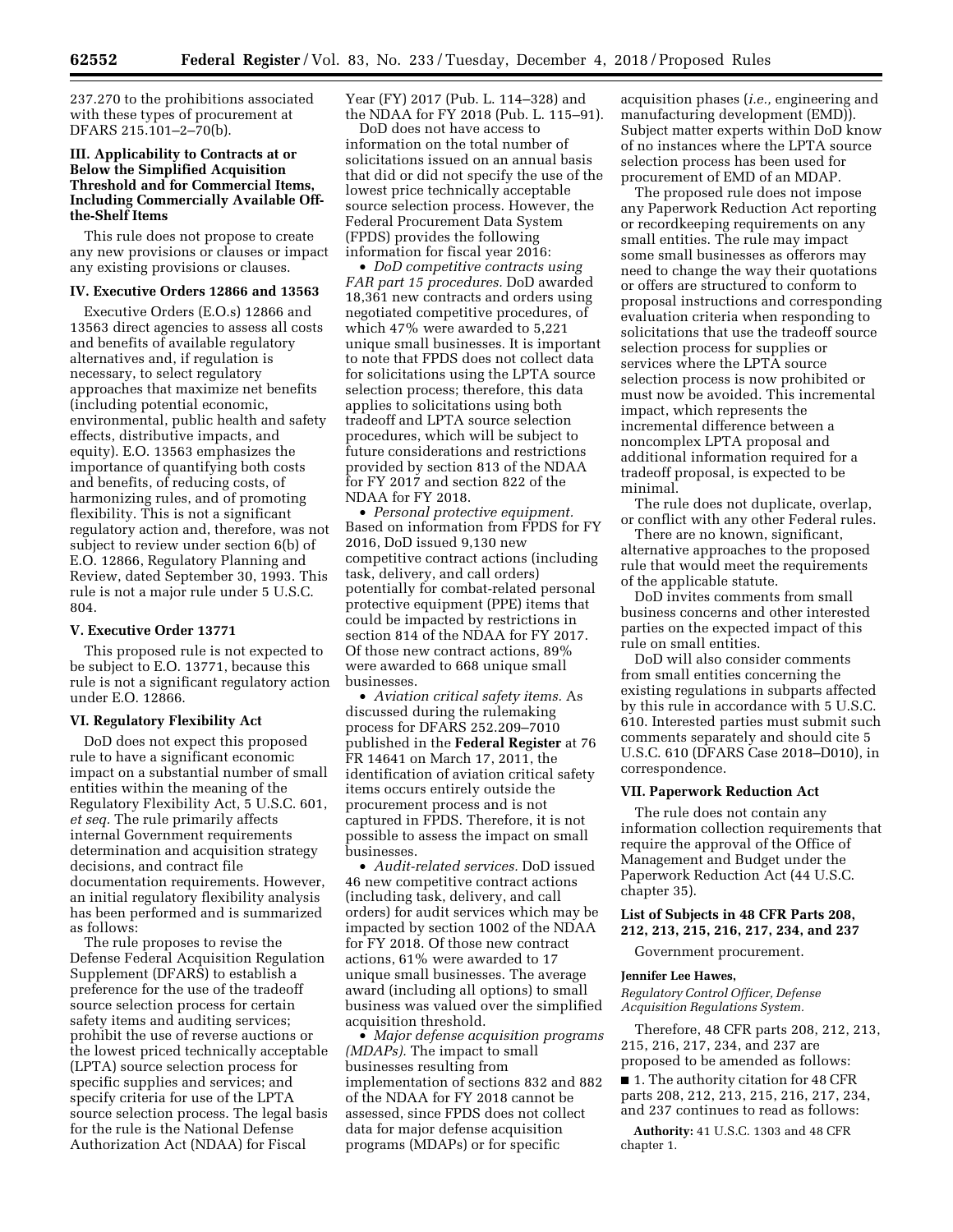### **PART 208—REQUIRED SOURCES OF SUPPLIES OR SERVICES**

■ 2. Amend section 208.405 by redesignating the text as paragraph (1) and adding paragraphs (2) and (3) to read as follows:

### **208.405 Ordering procedures for Federal Supply Schedules.**

\* \* \* \* \* (2) See 215.101–2–70 for the limitations and prohibitions on the use of the lowest price technically acceptable source selection process,

which are applicable to orders placed under Federal Supply Schedules. (3) See 217.7XXX for the prohibition

on the use of reverse auctions for personal protective equipment and aviation critical safety items.

# **PART 212—ACQUISITION OF COMMERCIAL ITEMS**

■ 3. Add section 212.203 to read as follows:

#### **212.203 Procedures for solicitation, evaluation, and award.**

(1) See 215.101–2–70 for the limitations and prohibitions on the use of the lowest price technically acceptable source selection process, which are applicable to the acquisition of commercial items.

(2) See 217.7XXX for the prohibition on the use of reverse auctions for personal protective equipment and aviation critical safety items.

# **PART 213—SIMPLIFIED ACQUISITION PROCEDURES**

■ 4. Revise section 213.106–1 to read as follows:

### **213.106–1 Soliciting competition.**

(a) *Considerations.* (2)(i) Include an evaluation factor regarding supply chain risk (see subpart 239.73) when acquiring information technology, whether as a service or as a supply, that is a covered system, is a part of a covered system, or is in support of a covered system, as defined in 239.7301.

(ii) See 215.101–2–70 for limitations and prohibitions on the use of the lowest price technically acceptable source selection process, which are applicable to simplified acquisitions.

(iii) See 217.7XXX for the prohibition on the use of reverse auctions for personal protective equipment and aviation critical safety items.

# **PART 215—CONTRACTING BY NEGOTIATION**

■ 5. Add section 215.101–2 heading to read as follows:

#### **215.101–2 Lowest price technically acceptable source selection process.**

■ 6. Add section 215.101-2-70 to read as follows:

### **215.101–2–70 Limitations and prohibitions.**

The following limitations and prohibitions apply when considering the use of the lowest price technically acceptable source selection procedures.

(a) *Limitations.* (1) In accordance with section 813 of the National Defense Authorization Act for Fiscal Year 2017 (Pub. L. 114–328) as amended by section 822 of the National Defense Authorization Act for Fiscal Year 2018 (Pub. L. 115–91) (see 10 U.S.C. 2305 note), the lowest price technically acceptable source selection process shall only be used when—

(i) Minimum requirements can be described clearly and comprehensively and expressed in terms of performance objectives, measures, and standards that will be used to determine the acceptability of offers;

(ii) No, or minimal, value will be realized from a proposal that exceeds the minimum technical or performance requirements;

(iii) The proposed technical approaches will require no, or minimal, subjective judgment by the source selection authority as to the desirability of one offeror's proposal versus a competing proposal;

(iv) The source selection authority has a high degree of confidence that reviewing the technical proposals of all offerors would not result in the identification of characteristics that could provide value or benefit;

(v) No, or minimal, additional innovation or future technological advantage will be realized by using a different source selection process;

(vi) Goods to be procured are predominantly expendable in nature, are nontechnical, or have a short life expectancy or short shelf life;

(vii) The contract file contains a determination that the lowest price reflects full life-cycle costs (as defined at FAR 7.101) of the product(s) or service(s) being acquired; and

(viii) The contracting officer documents the contract file describing the circumstances justifying the use of the lowest price technically acceptable source selection process.

(2) In accordance with section 813 of the National Defense Authorization Act for Fiscal Year 2017, as amended by section 822 of the National Defense Authorization Act for Fiscal Year 2018 (see 10 U.S.C. 2305 note), contracting officers shall avoid, to the maximum extent practicable, using the lowest

price technically acceptable source selection process in the case of a procurement that is predominately for the acquisition of—

(i) Information technology services, cybersecurity services, systems engineering and technical assistance services, advanced electronic testing, or other knowledge-based professional services;

(ii) Items designated by the requiring activity as personal protective equipment (except see paragraph (b)(1) of this section); or

(iii) Services designated by the requiring activity as knowledge-based training or logistics services in contingency operations or other operations outside the United States, including in Afghanistan or Iraq.

(b) *Prohibitions.* (1) In accordance with section 814 of the National Defense Authorization Act for Fiscal Year 2017 as amended by section 882 of the National Defense Authorization Act for Fiscal Year 2018 (see 10 U.S.C. 2302 note), contracting officers shall not use the lowest price technically acceptable source selection process to procure items designated by the requiring activity as personal protective equipment or an aviation critical safety item, when the requiring activity advises the contracting officer that the level of quality or failure of the equipment or item could result in combat casualties. See 252.209–7010 for the definition and identification of critical safety items.

(2) In accordance with section 832 of the National Defense Authorization Act for Fiscal Year 2018 (see 10 U.S.C. 2442 note), contracting officers shall not use the lowest price technically acceptable source selection process to acquire engineering and manufacturing development for a major defense acquisition program for which budgetary authority is requested beginning in fiscal year 2019.

(3) Contracting officers shall make award decisions based on best value factors and criteria, as determined by the resource sponsor (in accordance with agency procedures), for an auditing contract. The use of the lowest price technically acceptable source selection process is prohibited (10 U.S.C. 254b).

### **PART 216—TYPES OF CONTRACTS**

 $\blacksquare$  7. Amend section 216.505 by—

- a. Adding new paragraph (a) heading;
- b. Redesignating paragraph (1) as
- paragraph (a)(S–70);

■ c. Redesignating paragraph (2) as paragraph (a)(6);

■ d. Adding new paragraph (b) heading; and